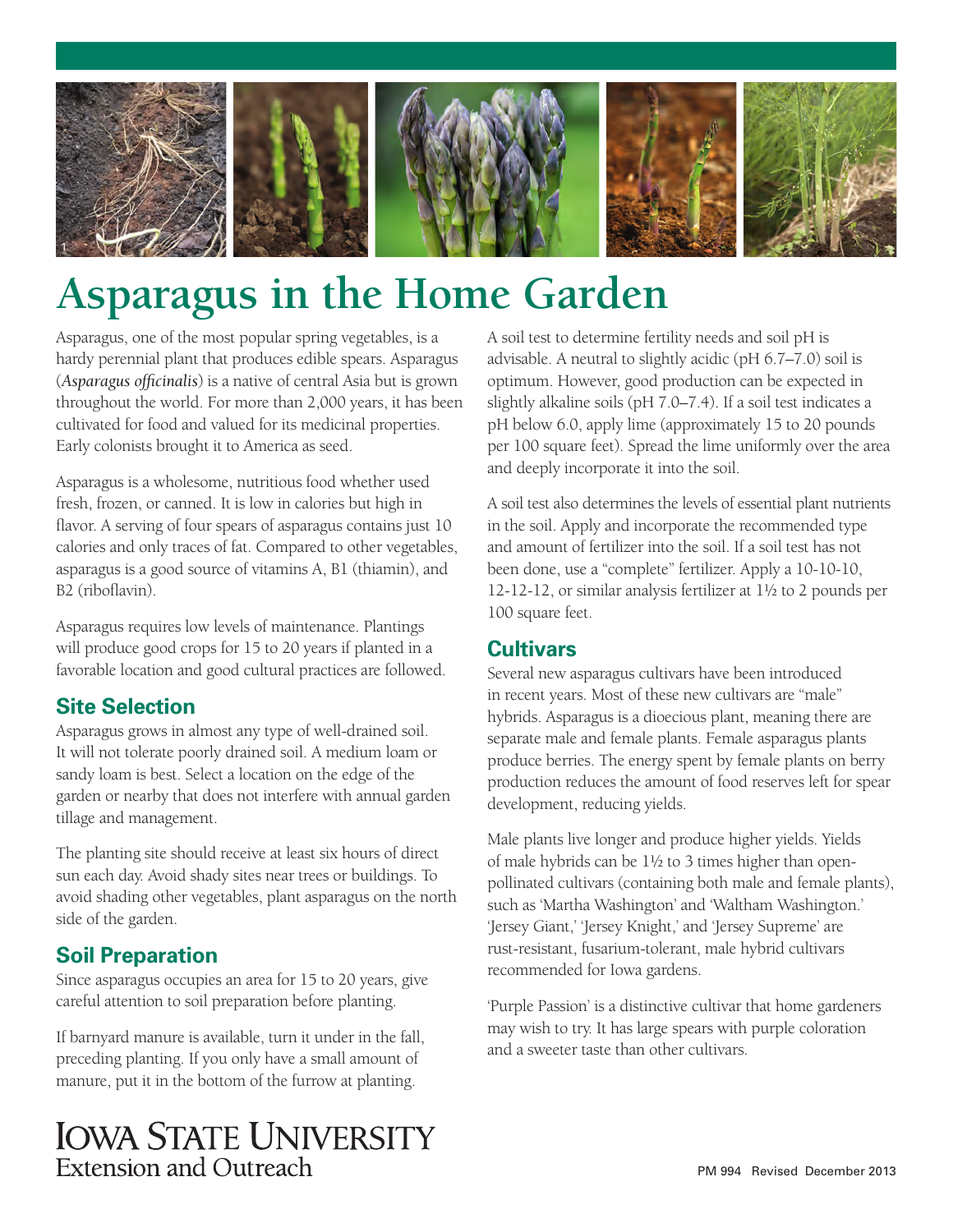# **Planting**

The best way to establish an asparagus planting is to plant one-year-old crowns.



Asparagus crowns can be purchased at garden centers and mail-order nurseries.

Early spring is the best time to plant asparagus in Iowa. Planting depth varies with soil type. A planting depth of 8 to 10 inches (measured from the top of the crown to the soil surface) is suggested in light, sandy soils. A 6-inch planting depth is recommended in heavier soils. Space crowns 8 to 12 inches apart in rows 4 to 5 feet apart. The bottom of the furrow should be wide enough to accommodate the roots without crowding. Place asparagus crowns in the bottom of the furrow (buds pointing upward), spread out their roots, and cover with soil. It is not necessary to fill in the furrows gradually when planting asparagus.

# **Weed Control**

Weeds can become a serious problem in asparagus plantings. Cultivation and hand pulling are the most practical weed control measures for home gardeners. Hoeing and hand pulling should be done on a regular basis in spring and early summer. Cultivate lightly to avoid damaging emerging asparagus spears. The application of 4 to 6 inches of straw in summer also is effective in controlling weeds.

In past years, some gardeners used salt to control weeds in their asparagus plantings. However, salt is not effective in controlling many weeds. Plus, continued use of salt may result in high levels of salt in the soil, which may damage asparagus plants.

Herbicides are not a good weed control option for gardeners as few herbicides are available for use in home gardens. Glyphosate (Roundup) can be used to control difficultto-control perennial weeds. Spot treat weed-infested areas immediately after the last harvest when all asparagus spears and ferns have been cut off just below ground level. Do not allow Roundup to get on asparagus spears or ferns as serious plant injury may occur.





# **Insect Pests** Asparagus Beetles

Two closely related insect pests, the asparagus beetle and the spotted asparagus beetle, occasionally attack asparagus plantings in Iowa. When asparagus shoots appear in spring, these beetles emerge from their sheltered, overwintering locations to chew on the tips and spears.



Beetle-damaged shoots are disfigured, scarred, and brown in color, making them unappealing. After the last harvest of the season, asparagus beetles feed on the fern-like growth. Significant defoliation weakens plants, reducing spear production in the following year.

Both species of the asparagus beetle are oval shaped and about 6 mm (.25 inch) long. The asparagus beetle is brilliant, metallic blue-black with six large, square, yellowish spots. The spotted asparagus beetle is reddish orange with 12 black spots. The beetles lay eggs on asparagus shoots. Larvae of the asparagus beetle are dark green to gray, black-headed, grub-like, and about 6 mm (.25 inch) long. Larvae feed on the shoot tips and foliage. Larvae of the spotted asparagus beetle are similar in size and appearance to larvae of the asparagus beetle, but orange in color. They bore into the developing berries to feed.

#### Control

Keeping weeds and debris out of asparagus plantings reduces sites for adult beetles to overwinter. A prompt and complete harvest also helps prevent establishment of larvae. If the asparagus planting is small and only a small number of beetles are present, handpicking may be an appropriate control. Populations of the spotted asparagus beetle larvae can be reduced by gathering and destroying infested berries. Natural and domestic predators (ducks, chickens) can help slow population buildup during the summer.

Insecticide dusts or sprays can be applied to spears or foliage when significant numbers of adults or larvae are present. A widely available insecticide for use in home gardens is carbaryl (Sevin).

#### Cutworms

Cutworms also attack asparagus spears. They overwinter as larvae and damage asparagus spears by chewing off spear tips in spring.